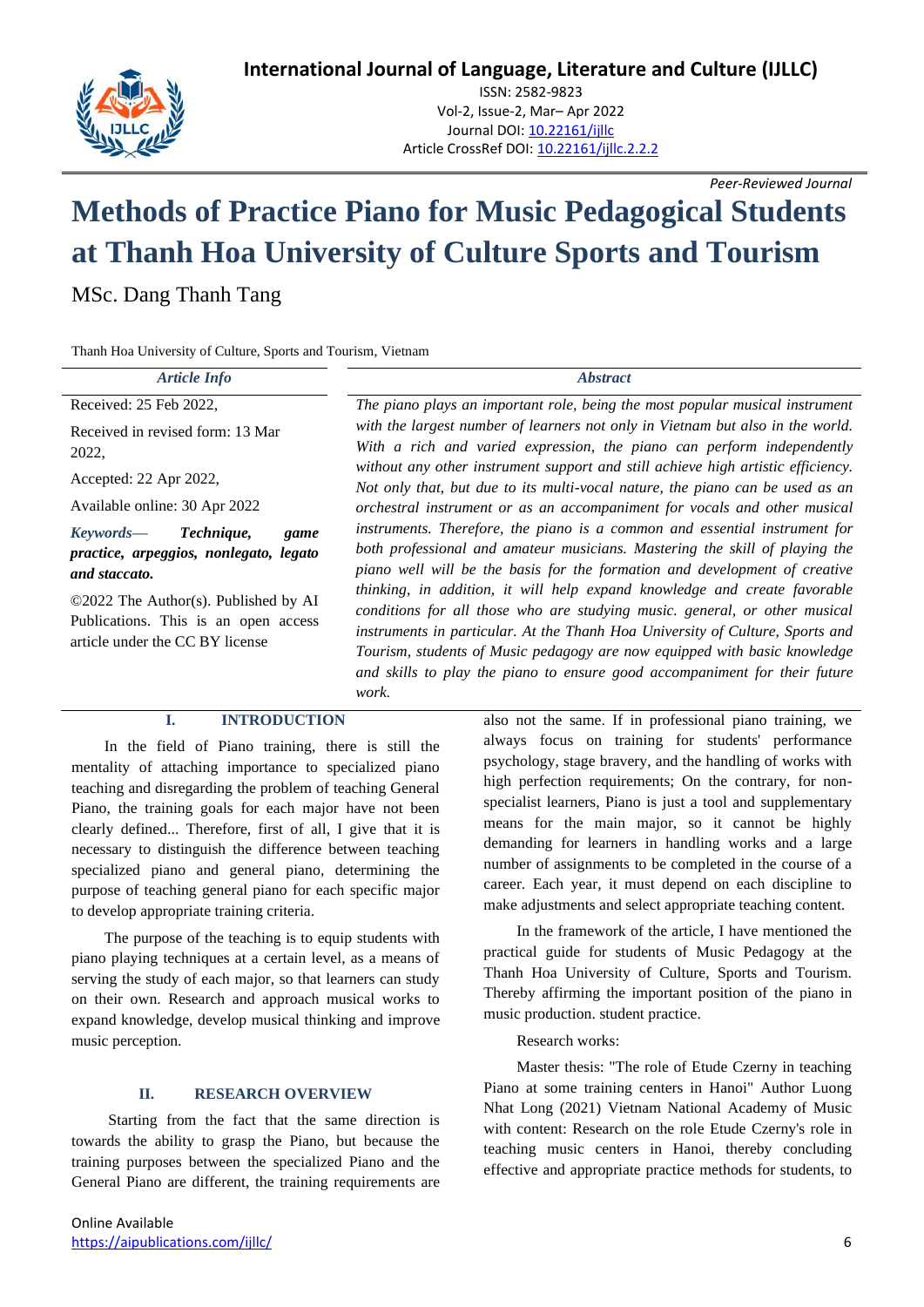improve technique towards the goal of approaching professional level Karma.

Thesis of Dr. Trinh Minh Trang "The position of Ludwig Van Beethoven's Piano works in professional piano training in Vietnam" was published in 2020 – The work was written to assess the influence of his works written for Piano on the development of the piano. professional piano training industry in Vietnam, thereby providing methods to assist in improving the efficiency of Beethoven's piano works, contributing to further enhancing the position of these works in training. Professional piano in Vietnam.

The thesis of Dr. Nguyen Minh Anh's "The Development of Vietnamese Piano Art" was successfully defended at the Vietnam National Academy of Music. In his thesis, the author mentioned the birth of the piano, the influence of the piano on world music in general, and Vietnam in particular, thereby stating the importance as well as the desire. promote and preserve this art.

#### **III. RESEARCH METHODS**

The article uses the method of analysis, comparison, synthesis, and comparison based on works of musical practice. Thereby selectively inheriting the achievements of previous authors and using interdisciplinary research methods, mainly in gamut practice and piano performance techniques to help students be more active in their learning. practice learning.

#### **IV. RESEARCH CONTENT**

## *4.1. Practice skills*

To effectively achieve piano lessons for vocal students at the Thanh Hoa University of Culture, Sports, and Tourism, teachers need to master the requirements, objectives, and content of the course, and also need to orient and build develop specific criteria for each teaching content.

Relaxing your body is essential so that you can master other important skills when playing the piano. To work toward the effectiveness of piano lessons, teachers need to pay attention to the issue of relaxation right from the first lessons, then maintain it throughout the learning process. Relaxing the body not only makes it easier for the player to perform the work but also is a solution to avoid tension, the player will be able to handle piano techniques more fluently while expressing the nuances of natural works without being restrained. Relaxing the body also makes the player's posture comfortable and relaxed, making it easy for children to perform skills, finger training techniques as well as practical works to be able to help in the best way. in the process of developing those skills.

Although, vocal students do not learn the piano to become a performer, but are equipped with basic knowledge to be able to apply piano accompaniment to singing and vocal training naturally, but also need guidance for other students. I have the most basic knowledge. Besides relaxing the body, rotating the wrist is also an important technique that needs to be equipped from the beginning.

The piano sound has the characteristic that after typing the sound will turn off quickly. Therefore, the melody of the work is easily blurred, and the sound is disjointed if it is not handled skillfully. To create a more beautiful and resonant sound, it is necessary to overcome that drawback by rotating your wrist while playing while your fingers are still on the keys. This is one of the basic techniques to help relax the body.

Wrist rotation effectively creates a resounding and not sharp sound and avoids hand fatigue for beginners. Wrist rotation is often used in long vibrato notes, forward finger motifs, legato musical strokes, embroidered running patterns, etc. When practicing, instructors need to guide the students. I hit the note first, then rotate my wrist to the right (for the right hand) or the left (for the left hand) depending on the movement of the melody. To perform this movement, you must relax from the shoulder to the arm, as well as soften the wrist to get a soft, satisfying sound.

Sentence music to support and overcome tension is also one of the measures to be taken when teaching piano. Sentence division helps learners to accurately adapt to the work so that they can proceed according to the requirements of that work. For students majoring in vocals, sentence division will support them to express soulful, breathing works, like breathing in vocals. Analyzing and segmenting the music will avoid the error of playing strongly in the first place, helping students to play the song fully and avoiding the error of playing the music with unclear nuances. This is an important factor, so it is necessary to equip students with the habit of identifying sentences on the piece of music before performing the work on the keyboard. The music sentence directly affects the sound volume. If the sentence is not properly arranged, it will make the sound weak in both volume and nuance, making the sentence disjointed.

## *4.2. The technique of fingers on the piano keys*

For the first-year students of Music Pedagogy at Thanh Hoa University of Culture, Sports, and Tourism, some students have learned the piano before, but some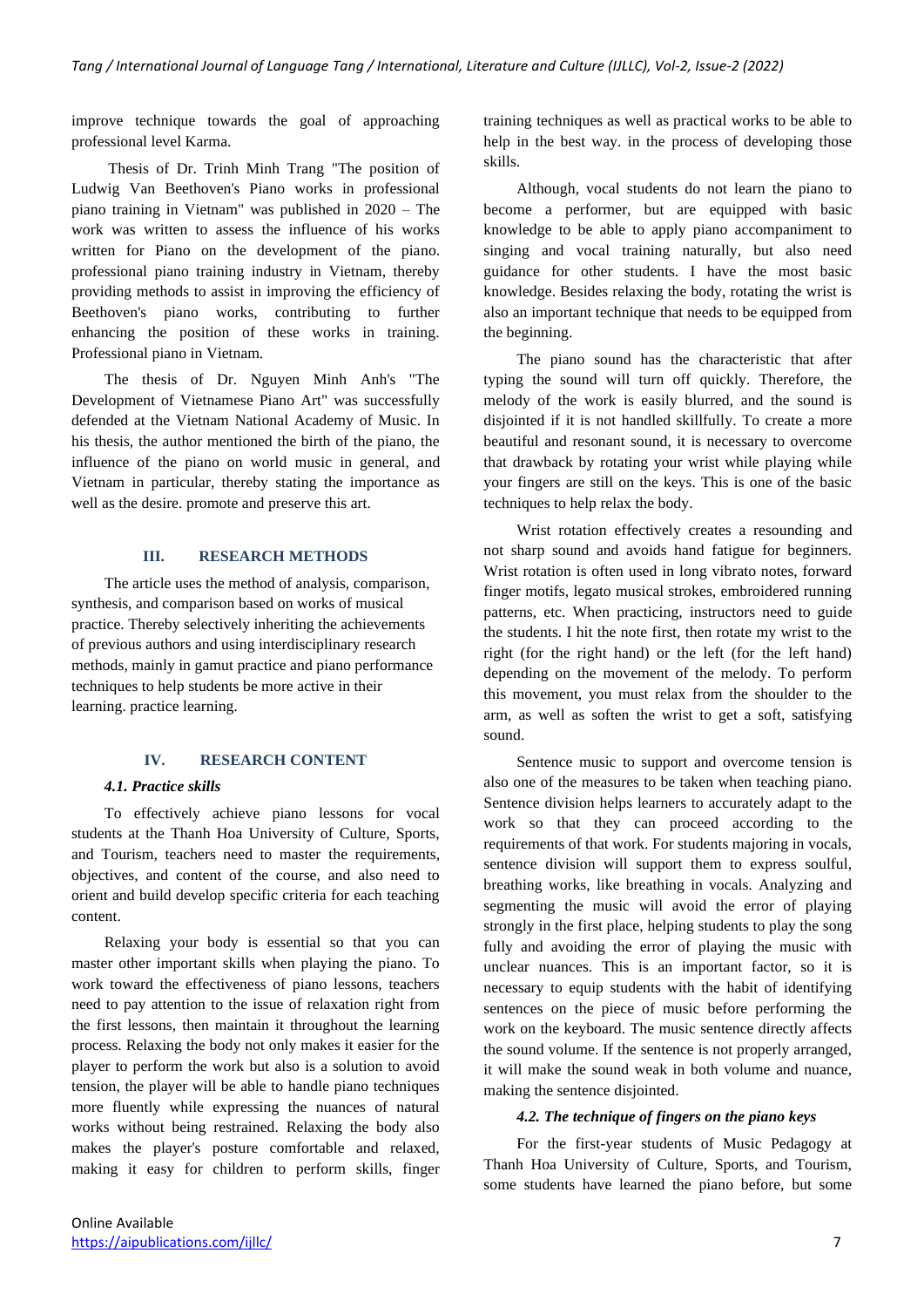have never studied this instrument. Because there is a difference in qualifications, besides equipping general knowledge, it is also necessary to have an open direction for students who have mastered the piano. With that criterion, it is necessary to equip them with initial techniques and skills to equip them with basic knowledge for beginners to learn piano. On that basis, depending on the level of each student, the lecturer will gradually improve, their ability, especially at the end of the second semester of the first year and the first and second semesters of the first year.

First, it is necessary to guide students to practice moving their fingers on the keys naturally, carefully correcting their fingers and sitting posture so that they do not strain their bodies. As a rule, the fingers from the thumb to the little finger will correspond to the numbers from 1 to 5. The 1st (thumb) finger hits the edge of the finger, the knuckle must be perpendicular to the fret, and the remaining fingers must be cupped. round without breaking your fingers or sticking your fingers out of the keys. To avoid broken fingers, hands and fingers must not only be rounded but the shoulders, arms, and hands must also be relaxed, avoiding stiffness that limits the playing force. Students also need to know the effect of round cupped hands and fingers that will lead to a full, beautiful sound without being rigid. Simultaneously with that is to relax the body, relax the arms and hands to avoid losing strength and quickly fatigue.

## **4.3. Applying basic piano techniques on practicing scales and arpeggios**

#### *4.3.1. Game practice*

When learning the piano, students of music education also need to learn the scale because this is a basic skill for finger training, to change sounds, and at the same time, shape learners' thinking about harmony in rhythm. chief, the. Just like practicing exercises, it is necessary to pay attention to the sitting posture, the appropriate height of the chair, the arms, wrists, fingers with curved curves, the arms are relaxed, the fingers are strong, strong, full, and obeyed. play the correct number of fingers corresponding to each note.

When practicing the scale, you need to move your fingers, and handle placing your fingers so that you can move up and down comfortably on the piano keys, the more you strain your hands, the slower the piano playing speed will be. Therefore, relaxing the hand will help the player feel more comfortable, and less tired, as well as play the guitar faster. In addition to the basic practice, students can practice the gamut according to rhythmic patterns and techniques to help their fingers become stronger and more sensitive.

Students of Music Pedagogy should practice three basic piano techniques: nonlegato, legato, and staccato.

Nonlegato is the technique of using the arm, raising the arm to play each note, legato raising the finger to play and harmonize the sound, staccato clinging to the fretboard, and bouncing the wrist. To play this technique, they need to raise their arms and then release each strong strong finger on the keyboard, making the sound loud and strong.

Ex: Finger exercises [1]



Legato is one of the important techniques for developing fingers for beginners. This is a technique of playing consecutively due to the connection of consecutive notes. This technique is done by the finger when pressing down on the key will not lift the finger, but must have a seamless succession of the next finger. Legato needs to be prepared and practiced for a long time to become a habit when playing the guitar.

 There are many types of staccato: finger staccato, wrist staccato, staccato-martellato, staccato-pizzcato, etc. For vocal students, finger staccato should be chosen. Because the staccato technique has a lot of weight added behind the fingers, creating notes that are light, fast, and feel heavy, useful for loud passages and chords with many notes, it is important to choose exercises to practice. Exercise at a moderate pace. It is also possible to use basic staccato and apply this technique in the process of practicing scales for students. During the practice of the scale, make sure that the staccato technique is performed by pressing the frets halfway down, making the note length shorter and the fingers moving up and down with constant regularity.

#### *4.3.2. Practice arpeggios*

For students of Music Pedagogy, it is necessary to equip them with skills to practice major and minor chords.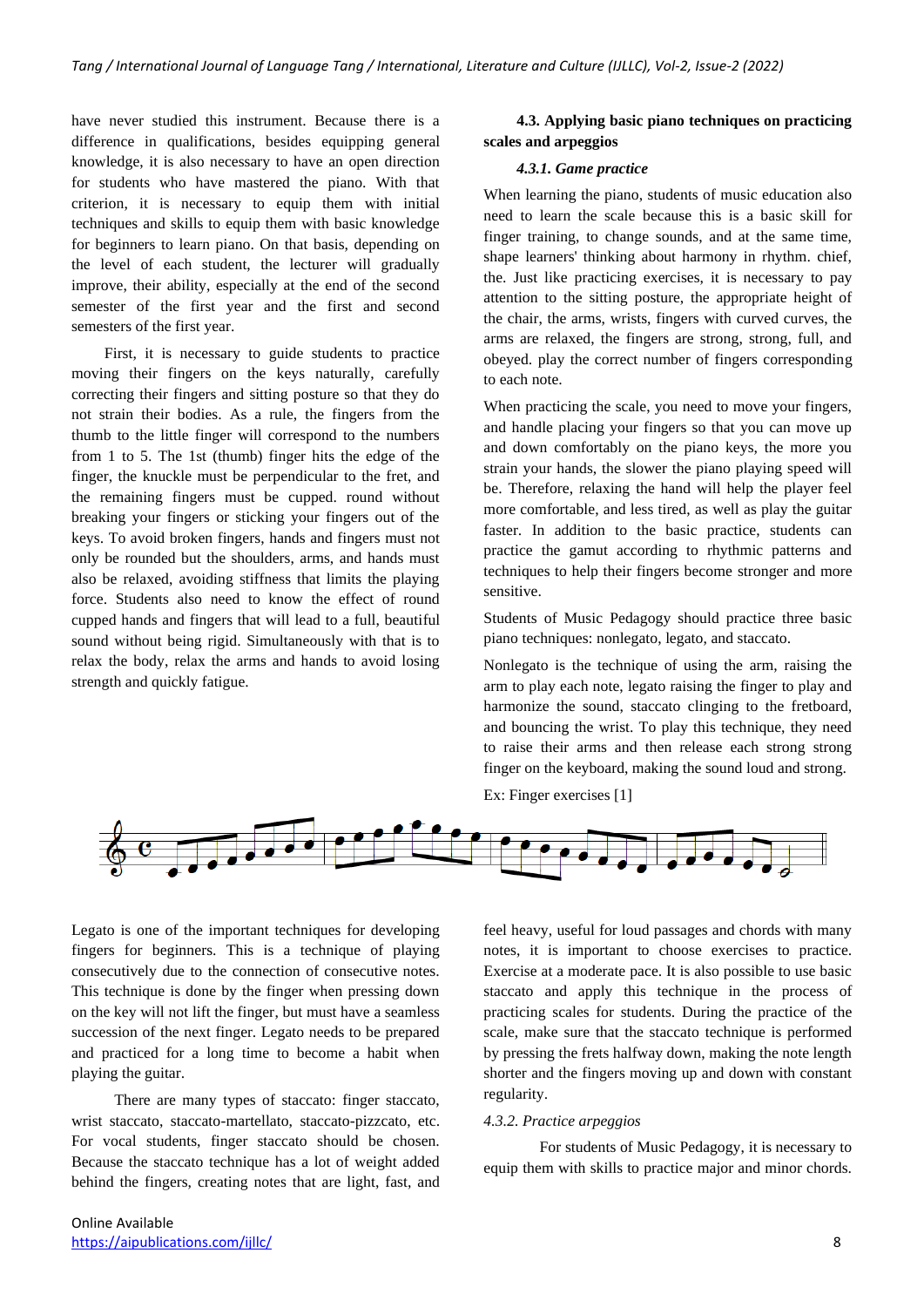These are the forms of triads that are formed from the I, IV, and V degrees of the scale. If in the major scale, all three of these chords are composed of a major triad; if in minor, the chords in I and IV will be a minor chord, in V will be a major triad.

Example: Practice arpeggios [3]



Long arpeggios: When performing long arpeggios, finger stretching techniques must be applied corresponding to the notes contained in the chord, the techniques of "fingering" for finger 1 and "fingering" for finger 3. will also be reinforced. Fingers must obey certain rules. Right hand: fingers 1, 3, 5 correspond to tones I, III, V; Left hand: fingers 5, 3, 2 correspond to tones I, III, V. When practicing, teachers need to guide students to gently rotate their wrists so that when inserting their fingers and squeezing their fingers, they don't tilt their fingers (hit with equals). side of the finger), the sitting position is also not tilted.

The above practice can be done for ace (S) and ace (D) chords. Practicing such arpeggios will make your fingers get used to the way you stretch your fingers on the fretboard. This is one of the solid foundations to be able to learn well the content of accompaniment in the second

year. To promote the effectiveness of arpeggio training, at each type of scale, each level, teachers need to guide several different rhythmic patterns to improve the reflexes and agility of the fingers.

#### *4.4. Finger training, technique*

Each finger has its characteristics, so it is necessary to develop a special emphasis on each finger. Each finger has a different strength: the largest, shortest, and strongest thumb; The little finger and ring finger are the weakest.

When playing the piano, it is necessary to help students understand the positions of the fingers on the keys. Using the middle finger as a pillar, place the contact between the hand and the fretboard and the tip of the finger to be sure to make the sound strong and clear.

Ex: Technical finger exercises [6]



Finger exercises do not have to be too difficult, but they need to be full of basic techniques to overcome the weak points of the fingers. Technical exercises for playing the piano are generally quite diverse. In addition to scales, and chords, there are also forms of finger exercises of Hanon, Etude, etc., which are very effective interval and technique exercises. The practice of technical exercises becomes an inevitable, regular, continuous, and persistent requirement, so it also needs to be divided into stages, corresponding to each level. Doing a lot of these exercises will make your fingers stronger and faster.

## *4.5. Practice exercises*

Different from other musical instruments such as guitar, violin, or ethnic instruments written on a musical line. Piano pieces are characterized by a two-line staff, usually, the upper line uses a clef for the right hand and the bottom line a phase clef for the left hand. Therefore, for beginners, it is necessary to have a basic practice process from breaking the lesson to completing it.

Example: Quote (Proud of You) [5]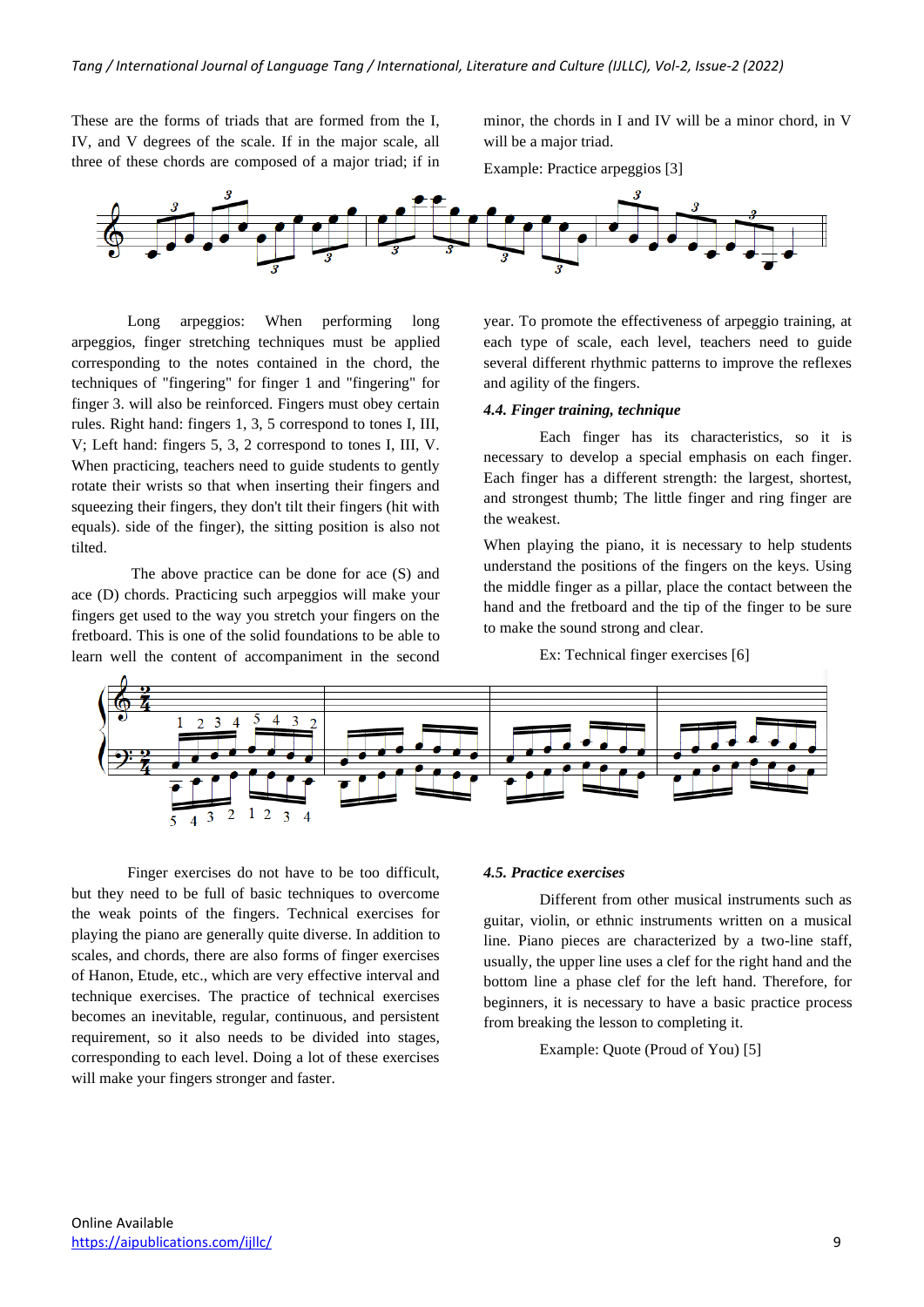

## *4.5.1.Break cards*

When breaking a lesson, the teacher should let students read the music 1 or 2 times before starting to practice. Read the sheet music to get an overview of the piece so that you can visualize the melody. Reading the work first can give a good start to visualizing the melody.

After reading the piece of music, the teacher should help students divide the work into sentences and paragraphs. Here, it should be divided into long or short, depending on the level of each student. The purpose of this division is to minimize errors during practice.

When breaking the cards, it is necessary to arrange the appropriate number of fingers. Students can be instructed to try the number of fingers recorded in the work, if it is not appropriate, they can create a suitable fit for their fingers, making sure it is comfortable for the hands. For long works, it is not necessary to set the number of fingers for each small paragraph. Teachers need to pay attention to carefully checking the appropriate number of fingers before practicing, which will help the children's matching process be more convenient.

## *4.5.2. Matching cards*

After practicing the two hands separately, will perform the pairing. When grafting, it is necessary to guide students to start practicing slowly and pay attention to the control of the fingers. During the merging process, if a piece of music or a bar is not stable, separate each hand to practice

riêng lẻ, sau đó mới được ghép 2 tay. Ngoài ra, cần chú ý chi tiết của sự chuyển động tương ứng với từng nốt hoặc hợp âm thật chắc chắn và rành mạch đến khi cảm thấy có thể đàn một cách trơn tru. Sau đó tập luyện với phương pháp tương tự cho những đoạn còn lại, chắc chắn mình đã tập một cách chính xác và chắc chắn tác phẩm, không được tập hấp tấp, cẩu thả individually, then the two hands are paired. In addition, attention should be paid to the detail of the movement corresponding to each note or chord very firmly and clearly until it feels like you can play it smoothly. Then practice with the same method for the rest of the paragraphs, make sure you practice correctly and make sure the work, don't practice hastily or carelessly.

#### *4.5.3.Complete the lesson*

After putting together all the works, it is necessary to refine the work to be able to play the music in the best way.

It is advisable to ensure the correct length of each note because a piece of work with each note being sounded correctly and with enough length, the sound will be much better. Releasing notes too soon or holding them back for too long will affect the structure of the song.

The teacher also needs to guide the students to follow the nuances and pay attention to the speed of change in the piece, ensure the notation of nuances, speed changes, terminology in the piece, etc. to be able to play a song. exactly as to the nature of the work. Currently, piano textbooks are used in Vietnam, the terms are usually written in Italian, German, and English, and teachers must have a music encyclopedia of common musical terms. Currently, in Vietnam, there are also several authors compiling and translating musical terms, so it is quite convenient to look them up.

With the current piano teaching program for vocal students, it is necessary to integrate a lot of content into the classroom process. Lessons should be a balance between technical training and practical exercises. However, to exploit the integrated teaching method, besides focusing on technical issues, lecturers also need to guide other content depending on the level of requirements and absorption of students. Thus, each piano lesson always has a harmonious combination of many teaching contents and methods, including the main content and auxiliary content to help students absorb the lesson effectively.

In the face of the development of society, music pedagogy is increasingly flourishing and piano is a useful subject, which can be considered as a companion to vocal music throughout the process from actual study to graduation. go to school and get a job. Some of the key issues mentioned above are to contribute to solving the backlogs and improving the effectiveness of piano teaching and learning for students majoring in Music Pedagogy, at the Thanh Hoa University of Culture, Sports, and Tourism.

As mentioned above, society is developing more and more, requiring the quality of education to be